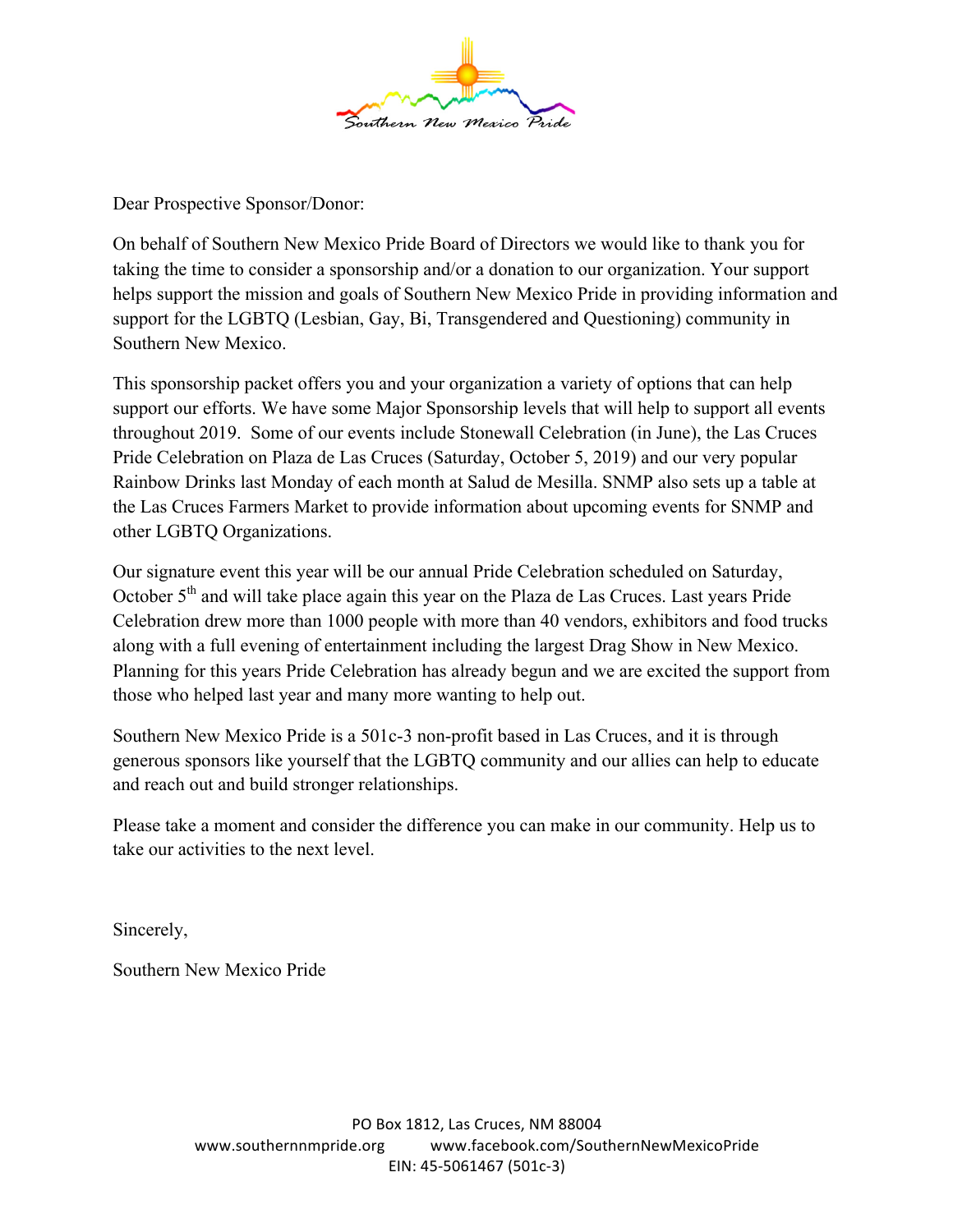

**2019 Sponsor Commitment Form**

| Name of Sponsor: |                          |                       |
|------------------|--------------------------|-----------------------|
| Address:         |                          |                       |
| Phone:           | Email:                   |                       |
| Contact:         |                          |                       |
|                  | <b>Sponsor Level:</b>    |                       |
|                  | <b>Major Sponsors</b>    |                       |
|                  | \$1000 Stonewall Sponsor | \$500 Rainbow Sponsor |
| <b>Includes:</b> |                          |                       |

#### *Stonewall Sponsor*

- Name and/or Logo on promotional material for all events through the year.
- Name and/or Logo on monthly events notice for upcoming events to be handed out at SNMP events each month.
- Recognition and thank you on Southern NM Pride Facebook page throughout the year.
- Name and/or Logo on SPONSOR BOARD to be posted at SNMP events and activities (including when we set up at Las Cruces Farmers and Crafts Market).
- Recognition at SNMP Events.
- Listing on SNMP Front Page website for the entire year.
- Free booth at Fall Fest, with priority registration.

#### *Rainbow Sponsor*

- Name and/or Logo on promotional material for all events through the year.
- Name and/or Logo on SPONSOR BOARD to be posted at SNMP events and activities (including when we set up at Las Cruces Farmers and Crafts Market).
- Recognition at SNMP Events.
- Listing on SNMP Front Page website for the entire year.

If you have any questions or need any more information please feel free to contact us: Robert Williams – 505-270-5857 - robawil@gmail.com Holly Piasente – 575-644-6276 - hpiasente@gmail.com